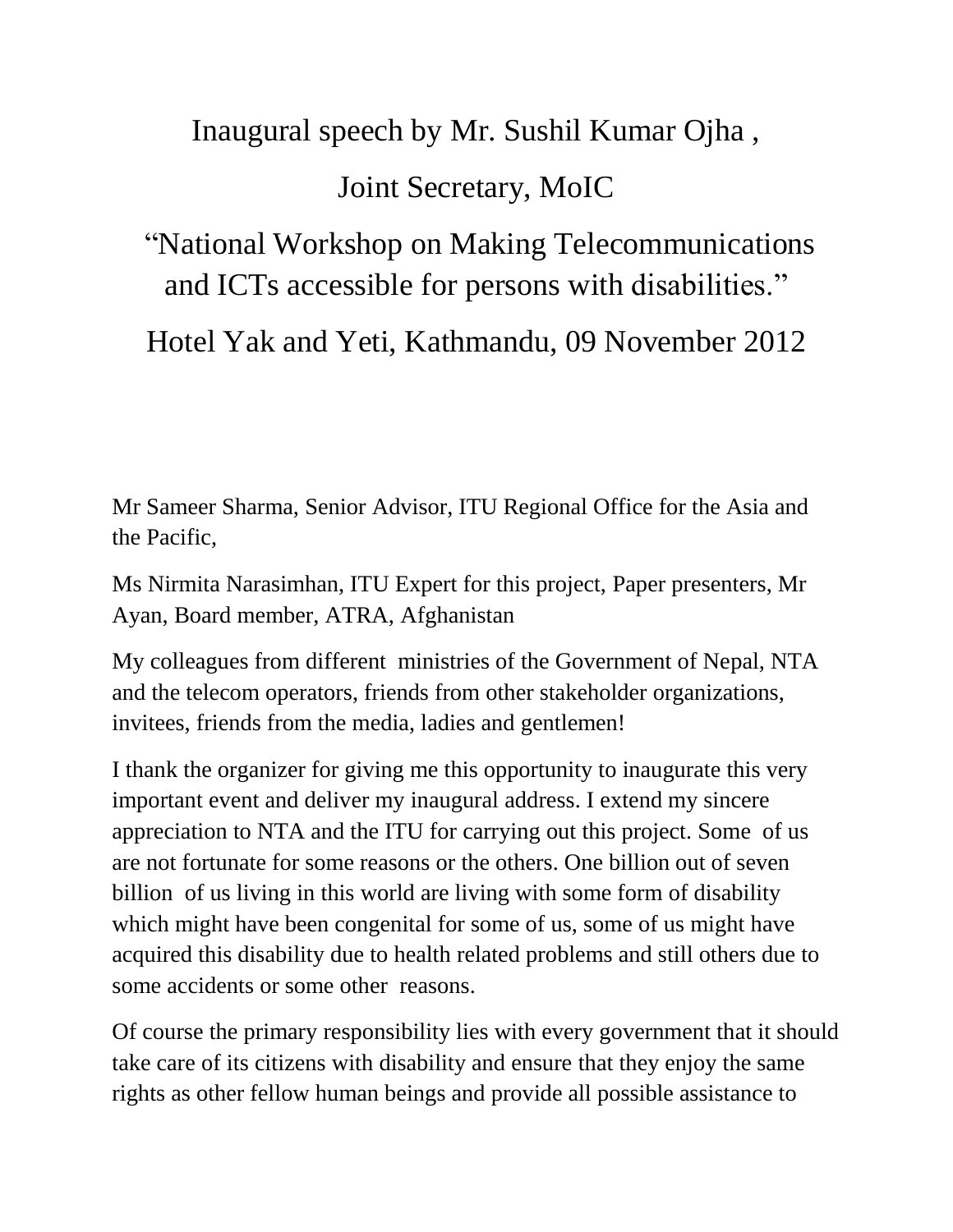make their life normal and mainstream them into a productive career. It is also equally important to realize that all of us as individuals too have equal responsibility to extend our support and cooperation wherever we can to our fellow beings having some form of disability. This is a responsibility that comes to us because we are human beings. Private or other organizations have responsibilities towards them in the form of CSR( Corporate Social Responsibility). Having realized these collective responsibilities not only in the sectoral or national level but also in the international level, we have come together for this stakeholders workshop this fine morning today. This is why this joint initiative of NTA and the ITU is commendable.

I bring to your kind notice that the Government of Nepal is a signatory of the United Nations Convention on the Rights of Persons with Disabilities ( UNCRPD) and has already ratified it.

The world statistics on disability is alarming and disheartening at the same time-1) Over a billion of the world's population lives with some form of disability,2) 20 % of the world's poorest people are disabled and are understood to be the most disadvantaged sections of the society,3) Persons with disabilities are often unemployed or underemployed,4) The global literacy rate for persons with disability was reported at approximately 3% in 1998 by UNDP

With technologies and suitably framed and adjusted policy, legislative and regulatory framework, the situation can be changed. The intervention of the telecommunications and ICTs could prove to be a boon for persons with disability.

The world has recognized the significance and potential of telecommunications and ICTs for the inclusion, empowerment and mainstreaming of persons with disabilities and other underprivileged and underserved groups including elderly and illiterate and so do we.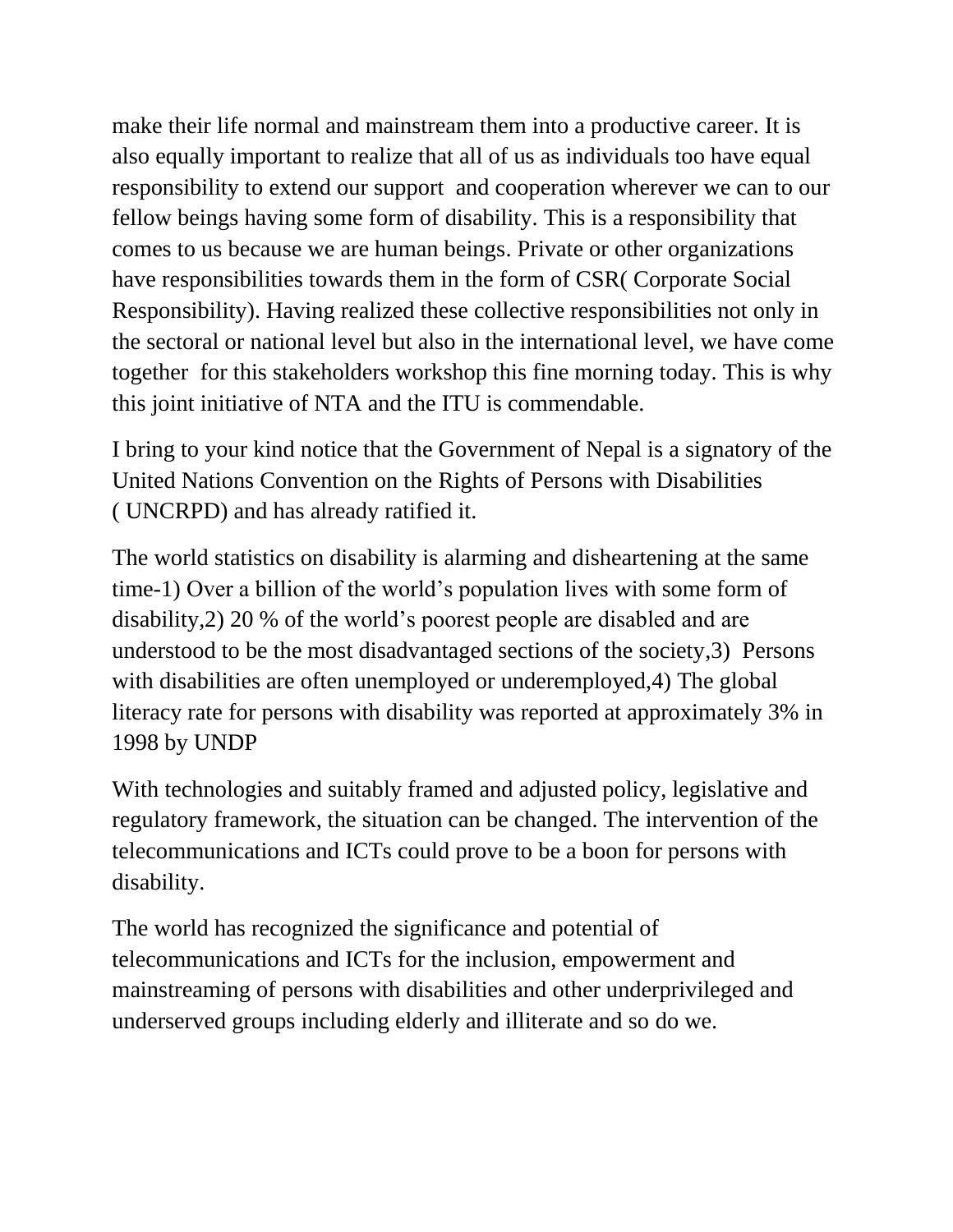I am not going to talk much about what technologies are already available and can be customized to suit our own circumstances as they are going to be presented by the experts in the next sessions.

I understand that

1 ) lack of clear legislation that can guarantee accessibility to Telecommunications and ICT services

2) lack of initiatives on the part of manufacturers and service providers to provide accessible Telecommunications and ICT products and services and

3) prohibitive cost of accessible Telecommunications and ICT products and services

are becoming barriers for accessing Telecommunications and ICT products and services for persons with disabilities.

On behalf of the Government of Nepal, I express my full commitment that the first barrier posed by legislation will be resolved after getting suitable recommendations and advices from the ITU and NTA. Since this is a multistakeholder workshop I urge the stakeholders present here to be generous enough to remove the second and the third barriers to access. Since it may not be possible to remove the second and the third barriers from the side of the service providers alone- as we are promoting a liberalization policy in the telecommunications and ICT products and services- market forces may not work in a sustainable manner- we may opt for a Public private partnership (PPP) model for ensuring access to persons with disabilities. We may have to develop a different business model altogether. Again this provision can be made possible after getting clear recommendation and advice from ITU and NTA.

I am very much optimistic that with collective initiatives and interventions at policy, legal, regulatory and operational level, making coordinated, harmonious, integrated and holistic effort thereby bringing required synergy